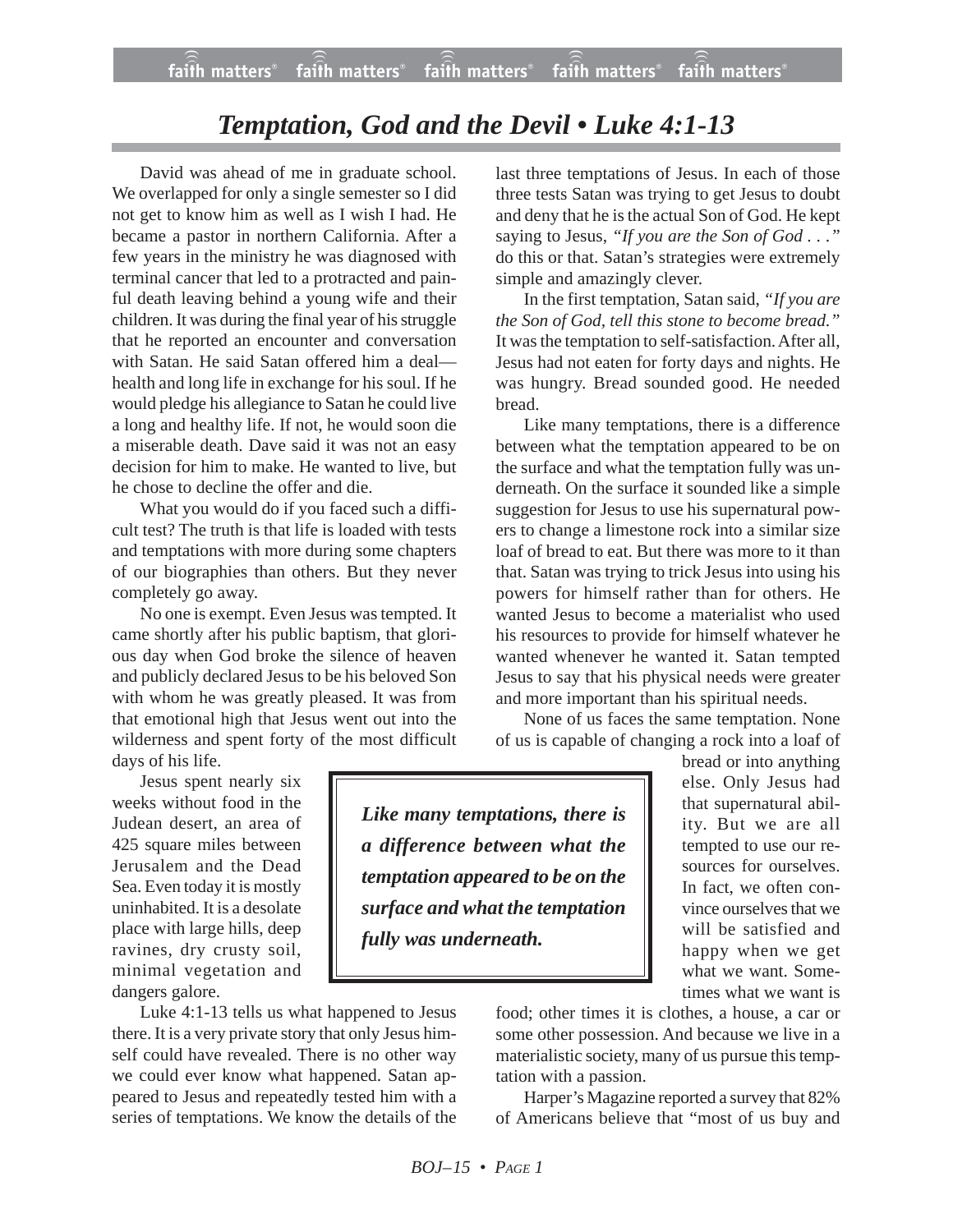## **faith matters® faith matters® faith matters® faith matters® faith matters®** ))) ))) faith matters® faith matters<sup>®</sup> faith matters

consume far more than we need." We know we already have more than we need and yet we cannot resist the temptation to buy more.

A United Nations report says that the combined wealth of the world's 358 billionaires equals the total income of the world's 2.3 billion poorest people. Those 358 wealthy people have as much money as 45% of the world's population earns in annual salary.

What a contrast to the description of Jesus in 2 Corinthians 8:9 where we are told, *"For you know the grace of our Lord Jesus Christ, that though he was rich, yet for your sakes he became poor, so that you through his poverty might become rich."* Satan tempted Jesus to use his power and resources for himself rather than for others. Having not eaten for forty days, it was a tempting thing to do.

Jesus refused. He answered with a quote from the Old Testament book of Deuteronomy and said, *"It is written: 'Man does not live on bread alone.' "* Jesus never denied that he was hungry. But he insisted that he would not use his power for his personal benefit. He refused to make materialism most important. He insisted that life's greatest meaning and satisfaction is not in what we eat, what we own, what we wear or where we live. We are first and foremost spiritual beings—our life and meaning come from God himself, not from things.

Satan gave up on that one and moved to temptation #2, "Compromise", in Luke 4:5-8:

> *The devil led him up to a high place and showed him in an instant all the kingdoms of the world. And he said to him, "I will give you all their authority and splendor, for it has been given to me, and I can give it to anyone I want to. So if you worship me, it will all be yours."*

The second temptation, it seems, was far more tempting. It was an opportunity for Jesus to answer the greatest criticism against God. For centuries, right up until today, believers and unbelievers alike have said, "If there really is a good God, why does he allow there to be so much evil and suffering in the world?" The answer is that sin and Satan have brought untold evil and pain into our world. But that is not a very satisfactory answer for those who are in misery.

Here was Jesus' great opportunity to make a profound difference for good. Satan offered to Jesus the rule of the world. Jesus could skip the cross and go directly to the throne of the world. He could immediately stop all injustice, eliminate all poverty, and outlaw all sin, pain and suffering. It would be a wonderful and unselfish thing to do.

However, such great good would come with a very high price. In order to become king of the world, Jesus was first required to worship Satan. In other words, if Jesus was willing to acknowledge the absolute superiority of Satan he could accomplish the greatest good in history. It is a classic example of the end justifying the means. It was a powerful call for compromise. It must have been very tempting!

What you would do? If you could buy an end to all human suffering, secure universal cures for painful terminal diseases, eliminate all child abuse, stop all government corruption, stop all wars and halt all crime—would you do it for the price of worshipping Satan? Even though it was giving in to awful evil and you could accomplish enormous good? I think any good person would be tempted to say yes.

Jesus said no. Realizing that his decision would allow sin and suffering to continue for a very long time, Jesus answered, *"It is written: 'Worship the Lord your God and serve him only."*

Jesus insisted there is only one God. There is only one right way. God is God. Right is right. He must never compromise with evil. To give allegiance to Satan is a guaranteed path to worse sin and eventually eternal destruction. Jesus knew that compromise one day would bring greater disaster another day. The end does not always justify the means. In this case, the end would be worse than the beginning.

How brilliant and insightful! How deep was Jesus' understanding. How marvelous that he did right even when it may have appeared to be the wrong thing to do. That took courage.

What about us? What is our price for doing wrong? For what would we compromise with evil? For some, it is money; for others it is recognition. Some would sell their souls for sex or for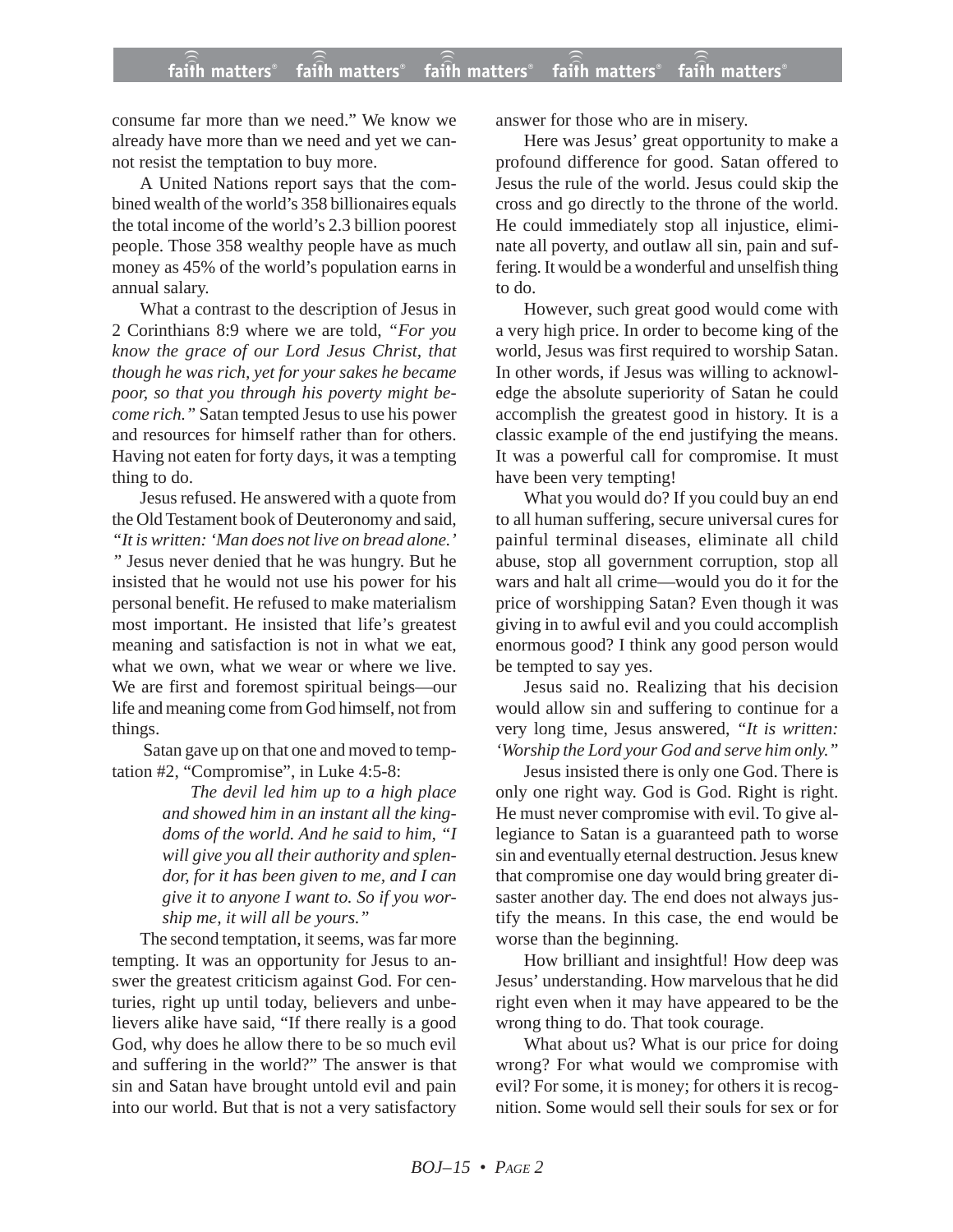## **faith matters® faith matters® faith matters® faith matters® faith matters®** ))) ))) ))) faith matters® faith matters<sup>®</sup>

health. It is far better that we learn from Jesus. Evil is evil. Wrong is wrong. Right is right. God must be first and Satan is never to be given an inch, much less our worship. Say no to every temptation to compromise, even if it seems good at the time.

Jesus resisted the temptation to compromise. So Satan moved on to a third temptation. In Luke 4:9-12 he tempted Jesus with popularity:

> *The devil led him to Jerusalem and had him stand on the highest point of the temple. "If you are the Son of God," he said, "throw yourself down from here. For it is written:*

> *"He will command his angels concerning you to guard you carefully; they will lift you up in their hands, so that you will not strike your foot against a stone."*

*Jesus answered, "It says: 'Do not put*

*the Lord your God to the test.' "*

This was a brilliant temptation, going right to the heart of many human instincts. We all have a deep desire to be acknowledged and accepted by others. Popularity is a powerful temptation. Playing on this, Satan took Jesus to the highest point in the city of Jerusalem. It was the portico of the temple, extending

above the Kidron Valley. Between the height of the temple and the depth of the valley it was about 450 feet from the portico to the valley floor.

Satan invited Jesus to stand on the edge of the portico until a crowd gathered to see what he would do. At the right moment, Jesus could jump from the portico and free fall 45 stories toward the crowd below. As the people gasped with expectation of his crushing death, angels would come and catch him at the last second. Then Jesus would stand on his feet for everyone to see and the crowd would be mesmerized by the spectacular sensationalism of the display of supernatural power.

The people would be dazzled, delighted, enthralled. Jesus would instantly become the most

popular man in Jerusalem. Everyone would want to meet him, touch him—and follow him! The whole population would declare him to be the Messiah from heaven. He would have no hassles from his religious critics. There would be no threats from Roman authorities. The members of his family would no longer be cranky and critical. Jesus would be the "Man of the Year". Everyone would admire and love him.

What would you do for popularity? If you could have a guaranteed stunt that would make you the most popular and sought after person in America, would you do it? Wouldn't it be great to be more famous than any politician, musician or professional athlete? Wouldn't it be fun to have the entire population trying to make you happy?

Jesus was tempted. After all, it had been a long time since he experienced popularity. More than thirty years had passed since, as the eternal

*…sin and Satan have brought untold evil and pain into our world. But that is not a very satisfactory answer for those who are in misery.*

Son of God, he had sat on the throne of heaven as every angel worshiped him and sing his praises. Here on earth he was nobody. Also, Jesus had just spent forty lonely days out in a desert. Satan provided his first conversation in a long time. He was lonely. Popularity would feel very good. Jesus was tempted, but

he said no. He knew it was

his decision to make. That is always the case with temptation. Satan had said*, "Throw yourself down from here."* Apparently Satan couldn't make him do it. It was simply a suggestion.

Quoting a third time from the Old Testament book of Deuteronomy, Jesus answered, *"It says: 'Do not put the Lord your God to the test.' "* What a strange answer for Jesus to give. Personally, I find it difficult to understand. It seems that, in essence, what he was saying was that the usual reason for a test is because there is doubt. No one does a DNA paternity test on a child unless there is doubt as to who the parent is. No one runs soil tests unless they are unsure of the makeup of the soil. There is no purpose in checking the purity of gold or silver if there is absolute certainty that